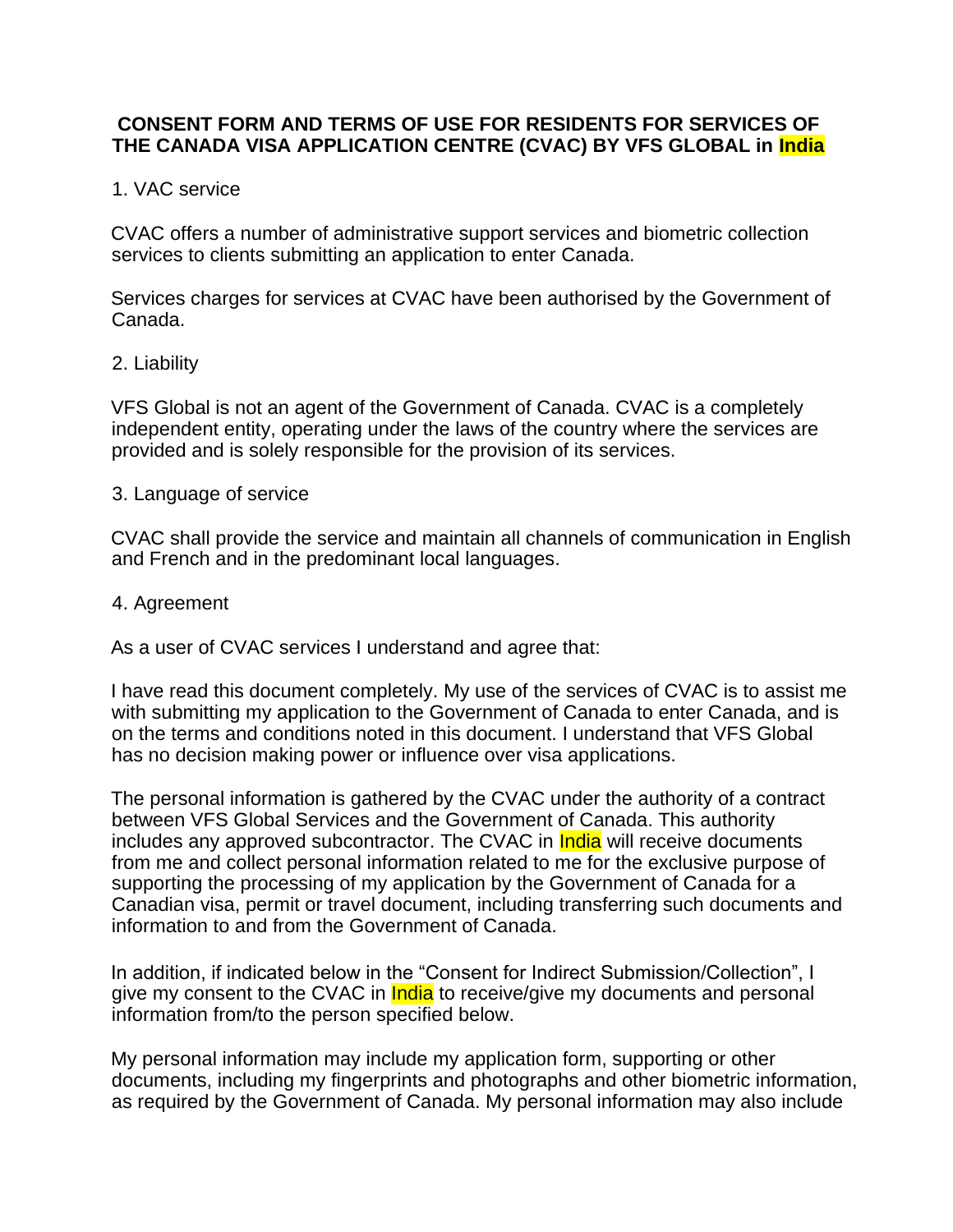information related to application, identity, biographic and contact details, including electronic records or data related to my application.

In order to obtain the authorisation of the Government of Canada as a contractor, CVAC will respect principles of personal information confidentiality and protection adopted by various laws of Canada. A copy of these principles has been made available to me, and by signing this form I acknowledge that I am of the principles, and of the contact information for the Office of the Privacy Commissioner for Canada.

These documents and electronic information will be transmitted to the Government of Canada, as required to provide the service.

I understand that CVAC will only collect, use, disclose and retain my personal information as required in its contract with the Government of Canada and for the purposes of providing administrative support services and biometric collection services for my application to enter Canada, where applicable. The Government of Canada has prohibited CVAC from using or disclosing my personal information for any other purpose unless I have provided a further consent in writing. I understand that if I have concerns with the handling of my personal Information by the CVAC, I have the right to file a complaint with the Office of the Privacy Commissioner for Canada, using the contact information provided to me.

| SIGNED AT: __________________________________ | (city, country) |
|-----------------------------------------------|-----------------|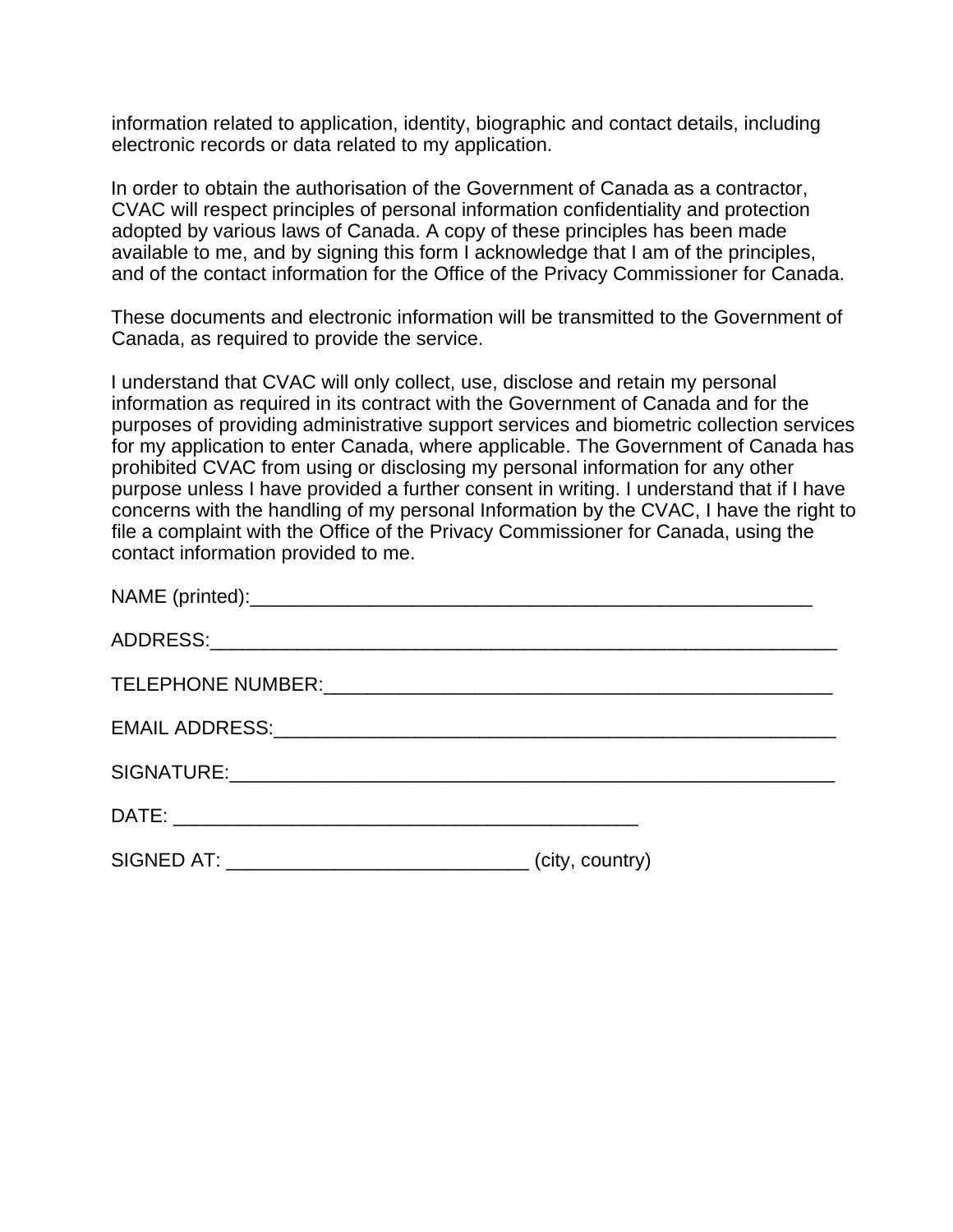| Consent for indirect Submission and/or Collection (to be completed<br>ONLY if travel agent or person other than applicant themselves is submitting<br>and/or collecting the visa application and decision)                                                                                                                                                                                                  |
|-------------------------------------------------------------------------------------------------------------------------------------------------------------------------------------------------------------------------------------------------------------------------------------------------------------------------------------------------------------------------------------------------------------|
| I give my consent to the Canada Visa Application Centre in ______<br>(City,<br>Country) to receive/give my documents from/to _____________<br>****Applicant to circle as applicable                                                                                                                                                                                                                         |
| Name of Person to submit an application or collect the decision on my behalf:                                                                                                                                                                                                                                                                                                                               |
|                                                                                                                                                                                                                                                                                                                                                                                                             |
|                                                                                                                                                                                                                                                                                                                                                                                                             |
|                                                                                                                                                                                                                                                                                                                                                                                                             |
| Declaration to be signed ONLY<br>by applicants assisted by the CVAC staff<br>with electronic application form.                                                                                                                                                                                                                                                                                              |
| I received the assistance of the CVAC staff for data entry of my application<br>information. I provided all information and responses required for the application. I<br>have read the completed and printed application form and declare that the<br>information provided is true and that the documents I am submitting in support of my<br>application are genuine and have not been altered in any way. |
|                                                                                                                                                                                                                                                                                                                                                                                                             |
|                                                                                                                                                                                                                                                                                                                                                                                                             |
| Applicants wishing to provide biometrics                                                                                                                                                                                                                                                                                                                                                                    |
| I confirm that I have reviewed the biometrics validity and requirement tool on the                                                                                                                                                                                                                                                                                                                          |
| Government of Canada's website and will be providing my biometric enrolment<br>notwithstanding the information provided on the Government of Canada's website. I<br>have made this decision of my own free will and without any influence or<br>suggestions from the VAC staff.                                                                                                                             |
| Name: __________________<br>Signature: Signature: Signature: Signature: Signature: Signature: Signature: Signature: Signature: Signature:                                                                                                                                                                                                                                                                   |

|       | _____ |  |  |
|-------|-------|--|--|
| Date: |       |  |  |
|       |       |  |  |